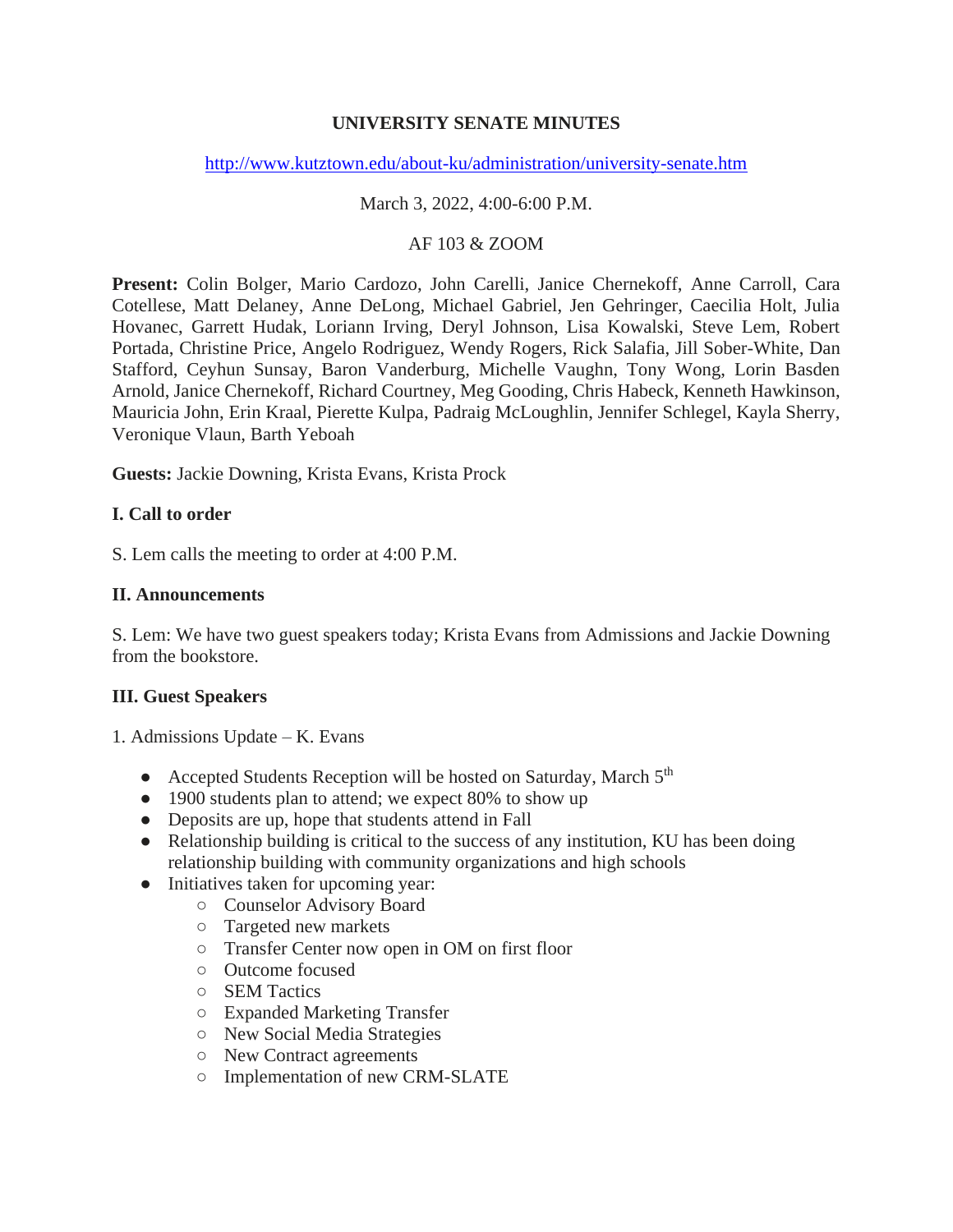R. Courtney: Can departments take advantage of marketing in order to do outreach?

K. Evans: A SLATE expert has been hired to share information with departments.

J. Schlegel: Thank you for building enrollment. Do we know the anticipated yield?

K. Evans: Our yield is around 21%. Students will know information upfront in making decisions. 1600 freshmen were targeted, 575 transfers and 13 international students.

J. Schlegel: It will be helpful for the Honors Program to be a part of the sessions, 47% of

transfers are Honors eligible. Honors is extending availability to Deans.

K. Evans: Thanks for the efforts to collaborate.

T. Wong: Is there a way for KU to track Alumni students and their job changes?

K. Evans: An Alumni Engagement Committee has already been formed. In the past KU looked for local educators that were alums.

J. Schlegel: Where can deposits be made at the reception on Saturday?

K. Evans: On hand payments can be made.

# **IV. Approval of the Minutes from February 3, 2022**

R. Courtney moves to approve the minutes, C. Habeck seconds; all in favor of approving February's minutes.

# **V. Reports**

*1. Senate President – S. Lem* 

## EMT

The Emergency Management Team continues to meet biweekly. Much of the current discussion is focused on whether / how to adapt KU's spring 2022 pandemic plan amid changing CDC, national, and local guidance. [more from Mauricia update here]

#### SPRC

SPRC, and its subcommittees, continue to actively work on several initiatives to facilitate KU's ability to adapt to and deliver the needs of 21st Century learners. Although the committee continues to discuss and progress on those ideas, the committee is not quite ready to elicit broader campus input. Stay tuned.

#### Student Success

Team SST continues to meet regularly and is progressing in its conversation on how to implement an early alert system. The group has also discussed some challenges students have with the advisement process, courses with high DWFI rates, and coping with the pandemic.

#### PASSHE Redesign

PASSHE Redesign continues to cast a looming shadow over our operations. We continue to make progress toward PASSHE sustainability metrics, but there is still a long way to go. Chancellor Greenstein is scheduled to be at KU on March 29. Please keep an eye out for the details.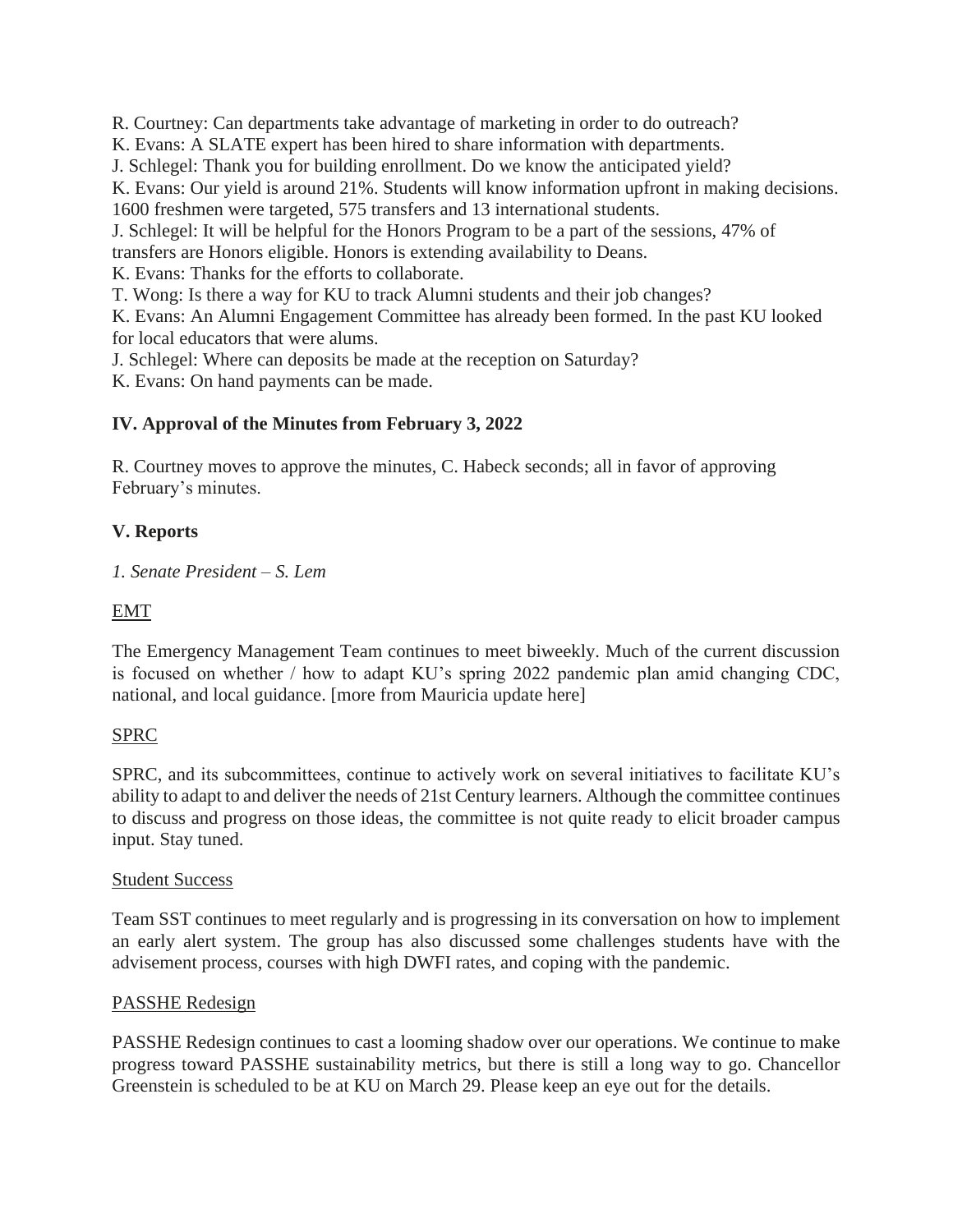## Organizational Change

Tony, Mauricia, and I remain committed to positive organizational change, and part of that process is recognizing where we need to improve what we do. Much of our focus has been on building better communication between faculty and staff, but, in that process, we have not done a good job reaching out to faculty who are serving in administrative roles (e.g., FDI, Honors, CET). As we work toward improving our outreach, please do not hesitate to contact any of us if you would like to discuss issues you are having at KU.

## The Senate Presidency

Per the Senate Constitution (Article II, Section E.2 and E.10), we will elect a new Senate President in December. The Senate President is elected from the body (Article II, Section A.3(a)), so that individual will need to be a sitting senator in the fall. Please note that if your term expires this summer, elections for the position should be concluded by the second full week in March (Article II, Section D.1).

*2. Senate Vice President – T. Wong* 

Willingness has just closed, and we have 76 responses from faculty and staff. We will fill positions around March 21<sup>st</sup>.

*3. Senate Secretary – M. John* 

## **Governance Committees**

Nominations opened February 28- Nominations will close March 13th

- Grade Appeal Board
- College of Visual and Performing Arts (Tenured) 3 years

Committee on Committees

• College of Liberal Arts and Sciences – 3 years

Strategic Planning and Resources Committee

- College of Liberal Arts and Sciences 3 years
- College of Liberal Arts and Sciences  $-3$  years
- Non-Teaching Faculty  $-3$  years
- Non-Teaching Faculty  $-3$  years

Nominations for University Senate At Large Faculty will remain open until April 3rd

- Professional Senators no replacement needed
- $\bullet$  At-Large Faculty 2 positions plus one sabbatical replacement for one academic year

The deadline for Senate at large faculty has been extended to April 3rd so that faculty not reelected as department senators can run for these positions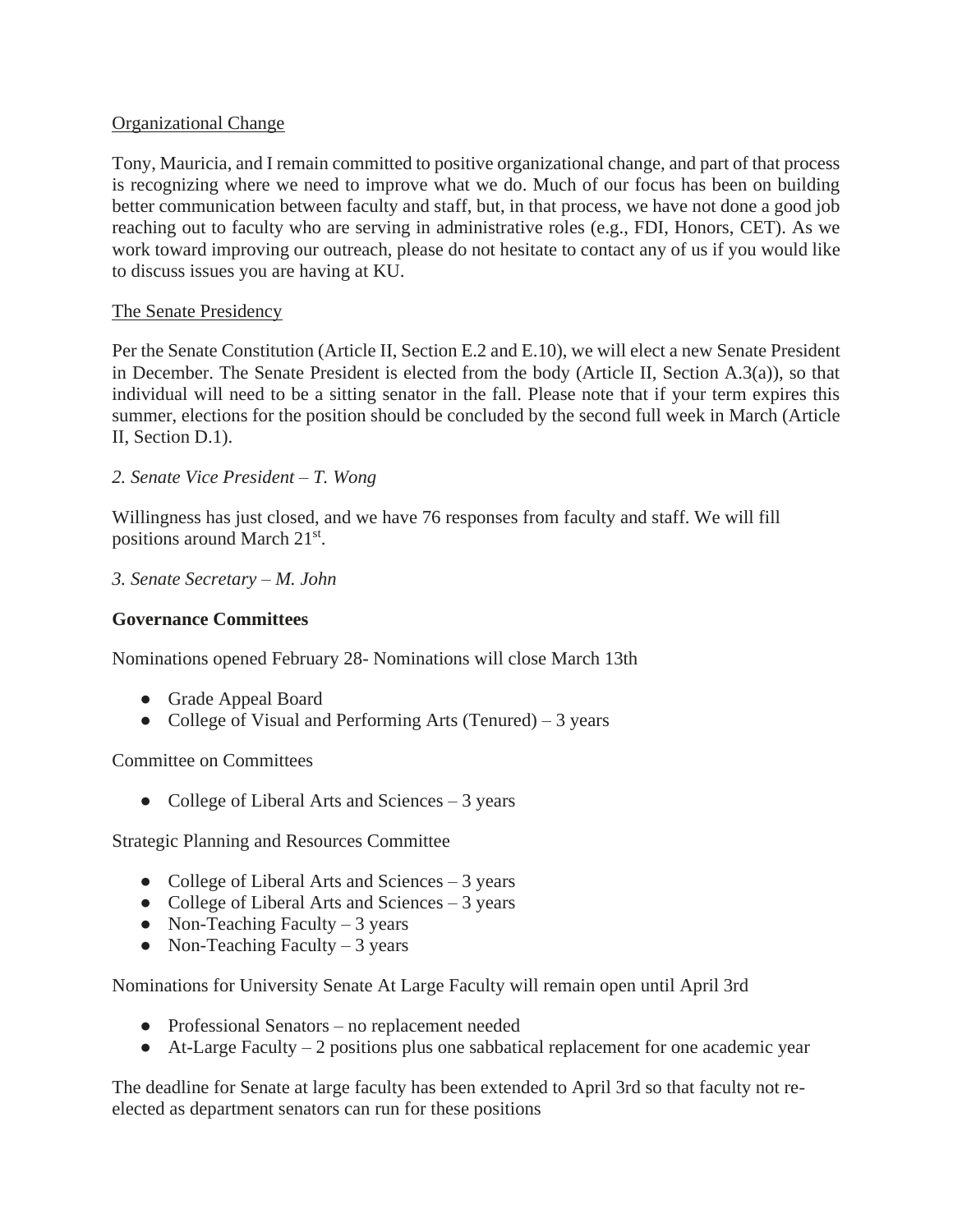Per our constitution, elections for department senators should take place in March. We will send reminders to chairs

# *4. University President – K. Hawkinson*

- Excited about Governor's budget at State System
- \$75 m requested to increase State appropriation
- Continuation of \$50m in Federal funds
- Chancellor has asked Dr. Hawkinson to give a speech in front of Board of Governors based on KU's retention model (State is impressed with how KU has managed to increased retention rates)
- Three Northeastern universities (Bloomsburg, Lock Haven, and Mansfield) have been consolidated and named the Commonwealth University of Pennsylvania, after a vote by the State System Board of Governors on Wednesday.
- KU remains in a very strong position and is not in danger of failing
- Chancellor will visit in person on  $3/29$ , everyone is invited to open forum
- COVID announcement was made based on recommendation from the EMT
- Women's Basketball team is doing great things; be sure to support this weekend

# *5. University Provost – L. Basden Arnold*

- Registrar's search is coming along
- Application submitted for Vice Provost's search
- Deans will make recommendations for temporary lines
- Looking at Student Success platforms (will not replace D2L, but will be used for attendance and enrollment verification)
- Funding is being utilized from State System to purchase software and additional support
- Tenure Track (TT) searches will begin shortly
- P. McLoughlin: Will early recruitment for TT lines begin this year?
- L. Basden Arnold: The process will begin shortly.
- P. Kulpa: Can you elaborate more on the Student Success Platform?

L. Basden Arnold: This platform does not replace D2L, it is an early alert platform which records attendance, enrollment verification. It is a different way of doing things.

# *6. Student Government Board – K. Sherry*

- KUSSR approved the budget
- Advocacy efforts are underway: handwritten letters are being sent to legislators
- Letters will also go out to the student body to join advocacy efforts
- Members are encouraged to attend open forum
- Kindness Carnival is being organized
- CLAS: Meet the representative's table
- SGB will attend accepted students' reception this Saturday
- Two information sessions will be hosted

J. Schlegel: Thank you for your leadership and advocacy.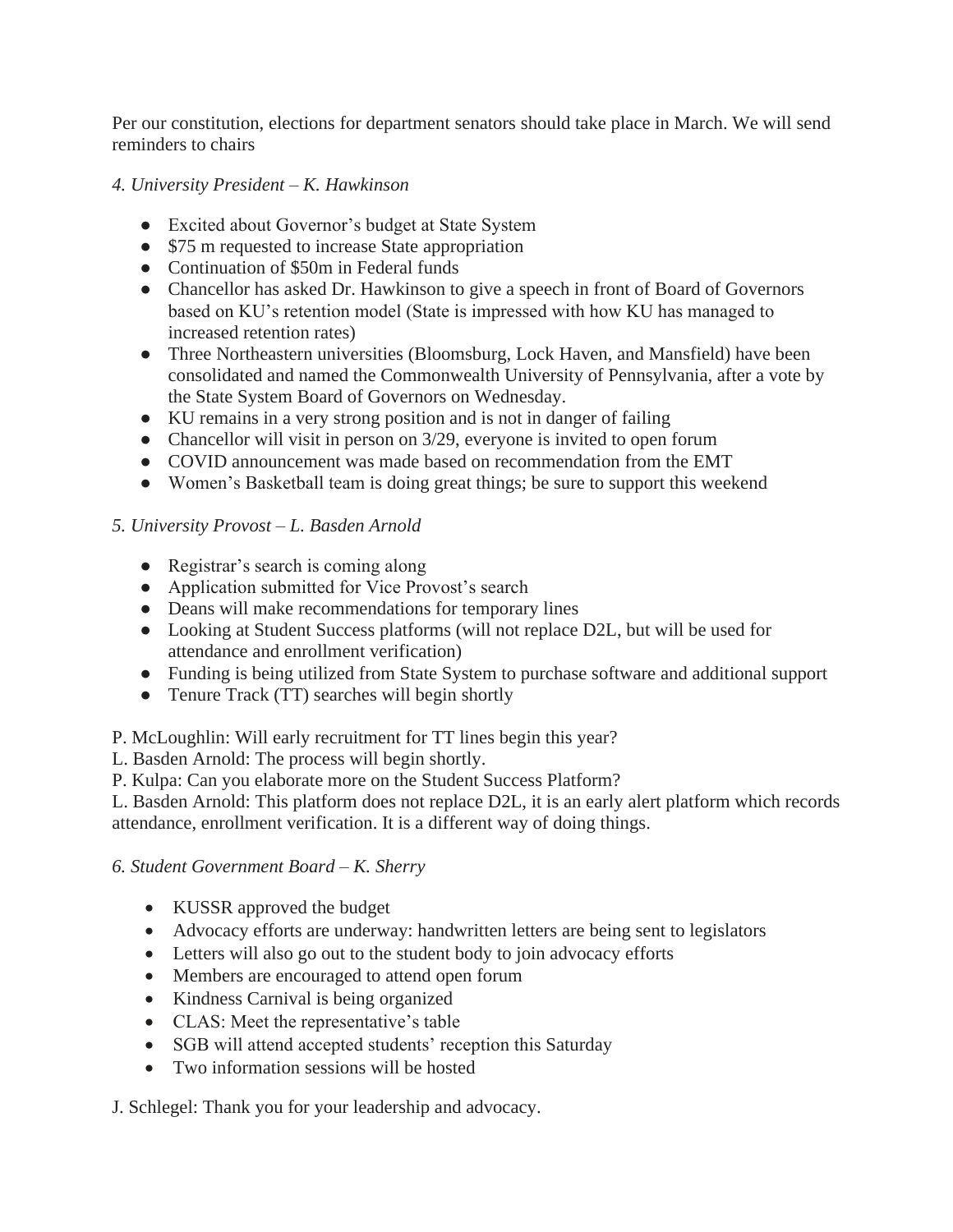## *7. Assessment Office – K. Rauch*

- Two-hour professional development workshop for all administrative assessment and planning will be held
- Nationally endorsed speaker will attend via zoom (3/16 from 10 AM to 12PM)
- Official schedule will be circulated once registration is complete
- Faculty and staff involvement is highly encouraged to allow for collaboration
- Academic Assessment: Mid-year reports should be submitted; these reports are only meant to update any plans made in the summer; the committee is not asking to repeat the report- it is more of a stay on track document.
- Tutorial is available for assistance.

# **VI. Unfinished Business**

- S. Lem: ASPC is hard at work and is currently close to reporting.
- 1. Course Grading Undergraduate Students (ACA-048) @ ASPC
- 2. Final Examinations (ACA-025) @ ASPC
- 3. Course Withdrawals (ACA-011) @ ASPC
- 4. Senate Constitution Revisions @ Task Force [tabled for JEDI work]

# **VII. New Business**

- 1. Bookstore Update J. Downing
	- Inclusive Access (IA) and Open Education Resource (OER) have led to huge savings for students; faculty are encouraged to adopt both
	- Affordability Roadmap for IA: A. New and Used books, B. Rental texts, C. Digital Course Materials, D. Inclusive Access and OER, E. Equitable Access
	- Estimated savings: spring  $2020:$  > \$125,000; spring  $2022:$  > \$800 000
	- Participation rate is  $> 95\%$
	- Virtual Shelf increases accuracy and saves students' time; it is free to all students
	- Textbook adoption for summer and fall 2022 is 3/15

P. Kulpa: Should we advocate for Virtual Shelf?

J. Downing: Login with KU's ID and password on Library's website; this auto populates books for courses.

# **VIII. Good of the Order**

P. McLoughlin: New masking policy should be based on logic, reasonableness, and also be fair across the board. Newly adopted making policy is inconsistent. Asks for concerns to be taken back to the EMT.

S. Lem: Concerns from Senate will be taken back.

# **IX. Adjournment**